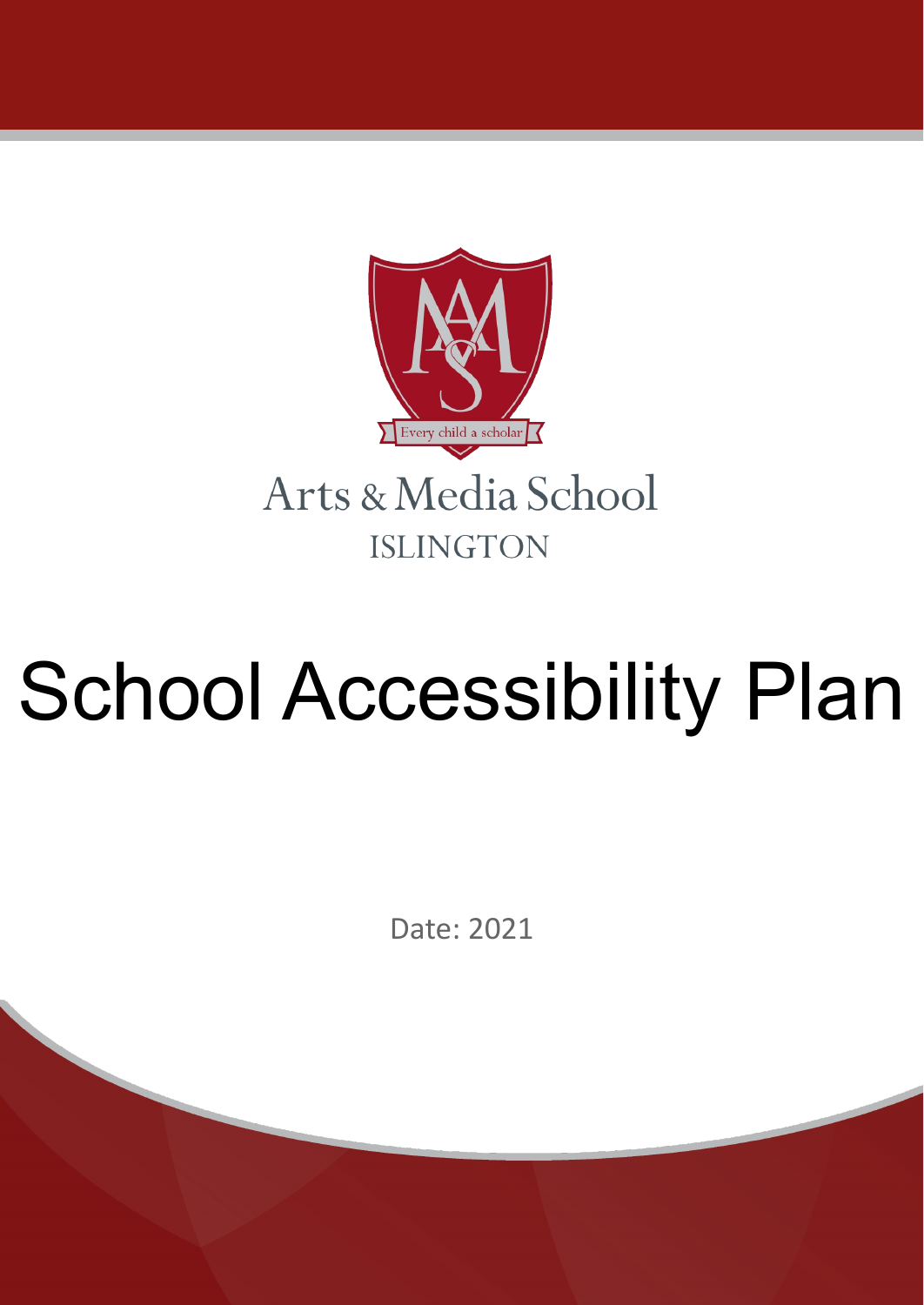# **School Accessibility Plan**

# **Background**

Arts and Media School is an inclusive community in which each person is respected and recognised as of equal value. We aim to ensure that everyone remains safe and stays healthy, whilst at the same time making a positive contribution to the wellbeing of the school community.

We are committed to the care and well-being of all students so that they may work and learn in a safe, secure environment. In all aspects of the school, the stakeholders (governors, staff, students, parents and the wider community) are committed to working together to ensure that the school community remains true to the equal value principle underpinning its policies.

We support disability equality in all aspects of school life for students, staff and visitors. All new policies and protocols are carefully examined to ensure access and equality in diversity.

# **Equal Value Principle**

Everyone at Arts and Media School has equal value. The policy of equality, of 'opportunity in diversity', is based on the principle of respect for the individual. The school is an integrated whole, inclusive of the students with physical or sensory impairments, communication, learning, social, emotional or behavioural difficulties. It addresses each person's unique, intellectual, physical, spiritual, emotional or social needs.

All members of the school community work together to create an atmosphere in which each member can grow and flourish regardless of gender, colour, ethnic origin, nationality, age, socioeconomic background, disability, religious or political beliefs, family circumstances, sexual orientation or other relevant distinction. Positive interpersonal relationships are fostered in a climate of high expectations and respect for individual achievement. All students have full and open access to a broad and balanced curriculum and to a range of extracurricular experiences. Detailed attention is given to resourcing and the development of an appropriate environment to meet the needs of individual students and groups within the school community. The language used in the school community, spoken or written, fosters a positive attitude to each person whatever her/his race, class, colour, creed, sex, sexuality, age or ability.

# **Requirements on Schools**

The Disability Equality Duty (2006) requires schools to be proactive in promoting disability equality and eliminating discrimination, having regard to Part 5A of the Disability Discrimination Act 1995. This has now been superseded by The Equality Act of 2010.

# **Statement of Intent**

Arts and Media School continues to develop its ability to provide an inclusive, accessible environment for students, staff, parents and members of the local community. It aims to meet the five outcomes of the Children Act (2004) and has regard to the general duty to:

• promote equality of opportunity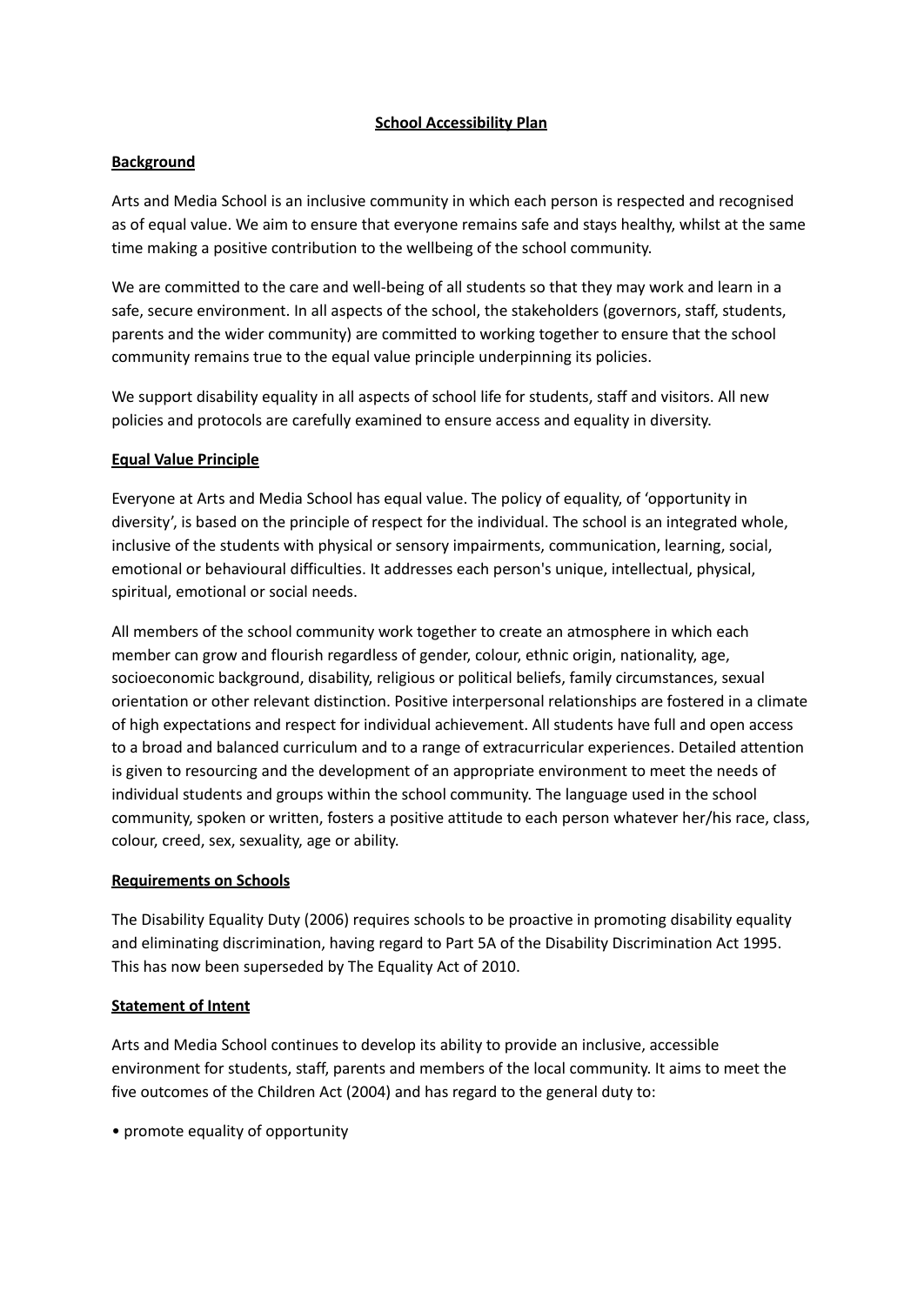- eliminate unlawful discrimination
- eliminate disability-related harassment
- promote positive attitudes to people with disabilities
- encourage the participation of people with disabilities

# **Role of Key Personnel**

#### **Governors**

The Governing Body monitor and review the SEND policy and the Accessibility Plan on a regular basis, which must be at least annually. They ensure the School's inclusion of students with disabilities meets all aspects of the law.

# **The School Leadership Team**

The Headteacher and other members of the School Leadership Team ensure that all policies, practices, protocols and provision have regard to the Disability Equality Duty and the Equality Act of 2010, which extends protection from discrimination to people with what are termed, 'protected characteristics' in almost every area of life. The Headteacher and SENCO are responsible for ensuring the implementation of all policies and the full development of a strong ethos of inclusion, within all aspects of the life of the school.

#### **All Staff**

It is the duty of all staff and everyone working in the school to implement the policies and continue to develop inclusive practices.

# **Complaints**

Parents and staff have access to the school's Complaints Procedures. Students may go through their tutors should they wish to raise a formal complaint.

# **The Accessibility Plan**

This plan addresses the requirements of the Equality Act 2010 and refers to individuals who are disabled (both current and prospective) in a wide sense, including those with special educational needs, and with temporary or permanent physical disability. It also deals with access issues for disabled staff and visitors.

Disability is defined by the Disability Discrimination Act 1995 (DDA): "A person has a disability if he or she has a physical or mental impairment that has a substantial and long-term adverse effect on his or her ability to carry out normal day to day activities."

The SEN and Disability Act (2001) extended the Disability Discrimination Act (1995) to cover education. Since September 2002, the Governing Body has three key duties towards disabled pupils under Part 4 of the DDA: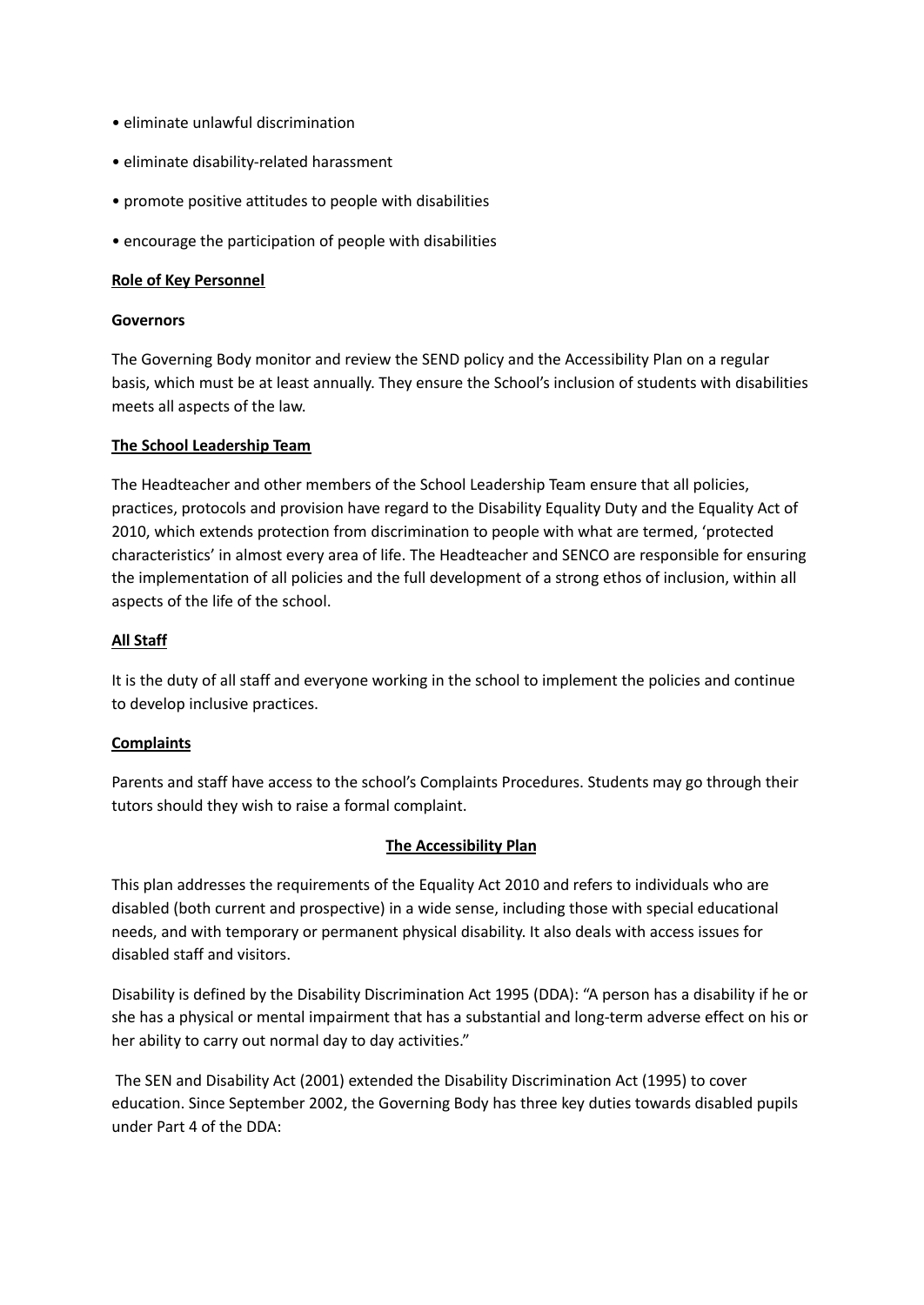• Not to treat disabled pupils less favourably for a reason related to their disability.

• To make reasonable adjustments for disabled pupils, so that they are not at a substantial disadvantage.

• To plan to increase access to education for disabled pupils, where such improvement to access has been identified.

Should increased access requirements be identified, then the school will produce an Accessibility Policy that identifies the action the school intends to take over a three year period to increase access for those with a disability in three key areas. This will be published and evaluated annually. The three areas are:

• Increasing the extent to which disabled pupils can participate in the school curriculum.

• Improving the environment of the school to increase the extent to which disabled pupils can take advantage of education and associated services.

• Improving the delivery to disabled pupils of information which is provided in writing for pupils who are not disabled.

In addition, the Disability Equality Duty (2006) requires all schools to:

- Eliminate discrimination that is unlawful under the DDA.
- Eliminate harassment of those with a disability.
- Promote positive attitudes towards disabled persons.
- Encourage participation by disabled individuals.

• Take steps to take account of disabilities even if this involves treating disabled persons more favourably.

# **This duty requires schools to:**

- Involve those with a disability in producing an agreed policy
- Demonstrate they have taken action identified to achieve outcomes.
- Report on progress, review and revise the DES annually

This plan is drawn up in accordance with the planning duty in the Disability Discrimination Act 1995, as amended by the SEND and Disability Act 2011 (SENDA). It draws on the guidance set out in "Accessible Schools: Planning to increase access to school for disabled pupils", issued by DfES in July 2002. At all times the School will also be equally aware of the needs of disabled staff, parents and visitors.

# **Principles:**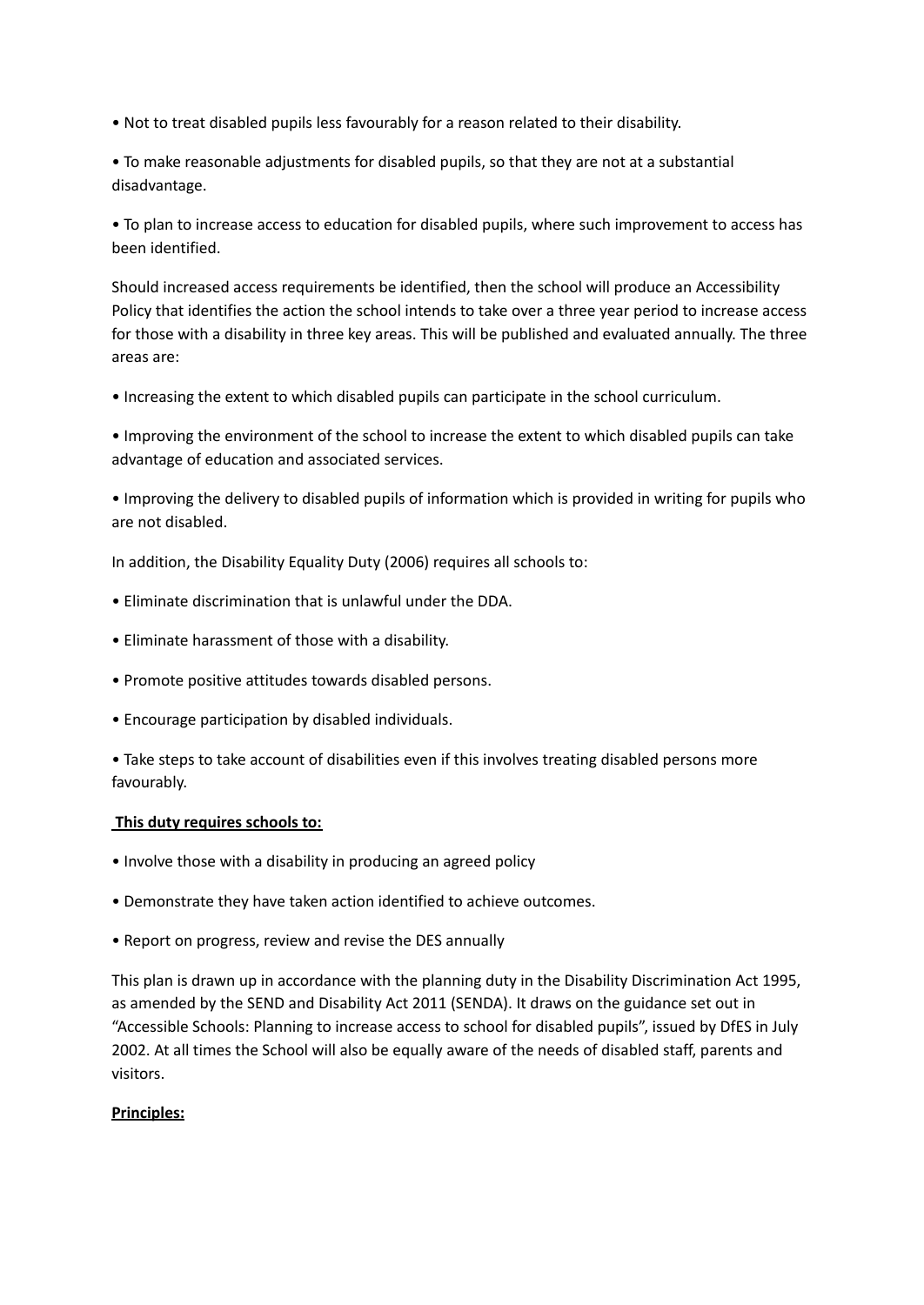• Compliance with the DDA is consistent with the school's aims, equal opportunities policy, and the operation of the school's SEND policy;

Key Objectives:

• To reduce and eliminate barriers to access the curriculum and to full participation in the school community for pupils and prospective pupils with a disability.

• To provide a caring and friendly environment

• To provide resources that meet the needs of the individual student and support them towards developing independence.

• To promote an understanding of disabilities throughout the school and an awareness of the needs of students with a disability.

# **Admissions**

Arts and Media School is an inclusive and caring school. Students with an EHCP or a Special Educational Need can apply for a place at Arts and Media School via the Islington LA SEN team. Any request is then passed to the school to consider and advise whether we can meet the student's specific needs. We encourage any parent/carer applying in this way to provide as much current and detailed information to the school/with their application. This will allow the school to fairly assess its ability to meet their individual needs. The school has a well-established process of transition for students from primary schools into secondary as part of the wider transition process.

# **Temporary and Permanent Needs of Students**

Existing and emerging health needs of existing students are closely monitored and arrangements for individualised support are developed in consultation with their parents and medical or other appropriate professionals. Short term mobility needs are considered and guidance and help given as appropriate.

# **Staff Recruitment and the Needs of Existing Staff**

Staff recruitment and employment decisions will be made on the basis of fair and objective criteria. This is in line with the school's Equal Opportunities Policy which specifically states that the Governors are equal opportunities employers and are committed to ensuring that, within the framework of the law, the school is free from unlawful or unfair discrimination on the grounds of gender (incl. gender reassignment), colour, ethnic origin, nationality, age, marital status, socio-economic background, disability, religious or political beliefs, family circumstances, sexual orientation or other relevant distinction. The requirements of job applicants and existing members of staff who have, or have had, a temporary or permanent disability will be reviewed regularly to ensure that whatever reasonable adjustments are possible are made to allow them to enter into, or remain in, school employment. Where new health needs are identified for existing staff, the appropriate members of staff are informed and every effort is made to support the staff member and promote their safety and well-being. Promotion opportunities, benefits and facilities of employment will not be unreasonably limited and every reasonable effort will be made to ensure that disabled staff can participate fully.